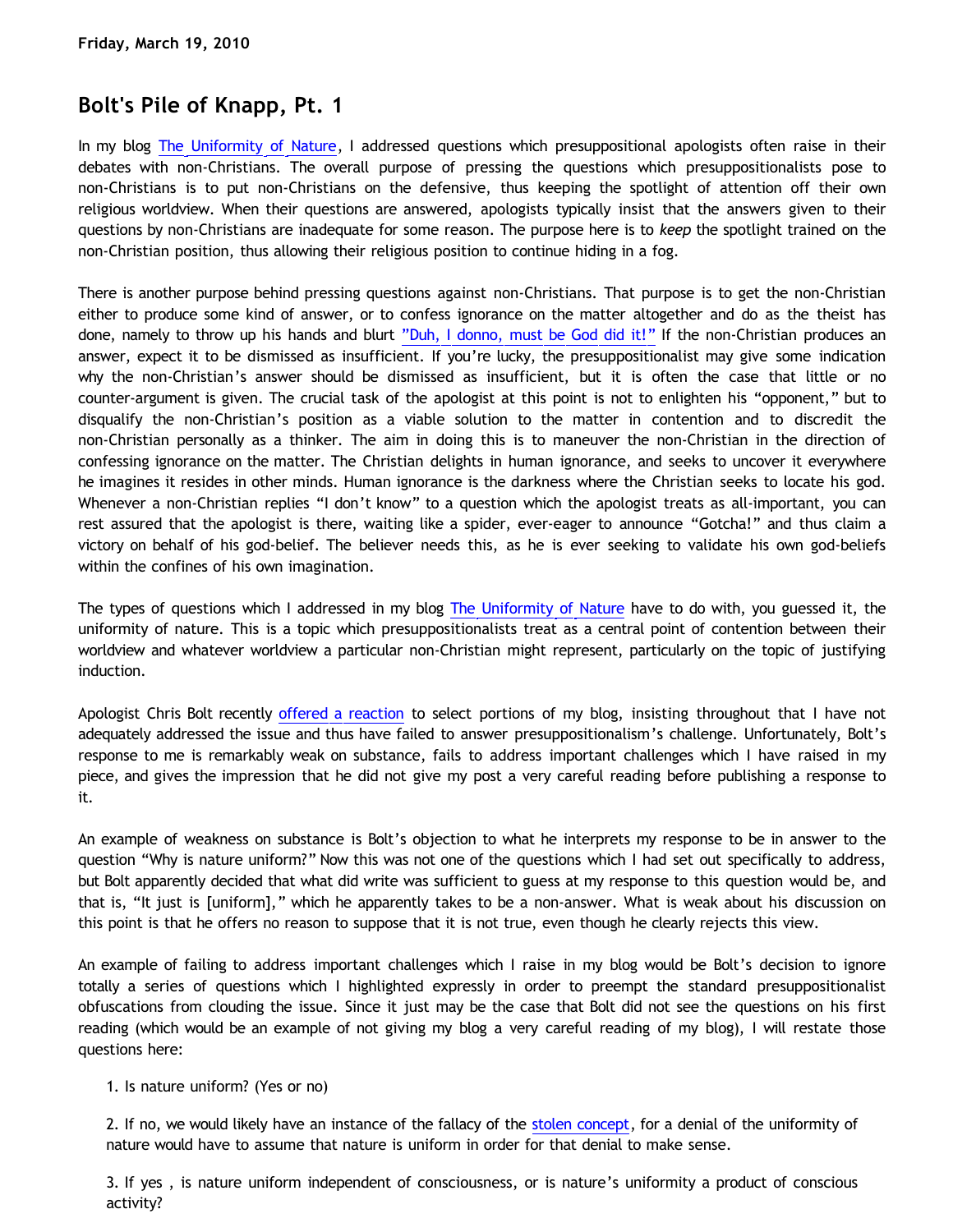4. If nature is uniform *independent of consciousness*, the uniformity of nature cannot imply theism.

5. If it is thought that nature's uniformity is a product of conscious activity, why suppose that such an overt appeal to subjectivism is at all philosophically impressive?

These questions cut to the heart of the matter as I see it, and thus I would be very interested in seeing how a presuppositionalist would respond to them. I would think that Bolt would want to preclude any confusion from obscuring what the Christian position affirms on the issue of the uniformity of nature, which is why I would think that he would welcome the opportunity to take a stand on the issues underscored by these questions. If he did in fact read my blog, I don't know how he could have missed these questions, for the issues which they raise occupy a significant portion of the text. Perhaps he just thinks it is unimportant to clarify whether or not his worldview affirms that nature is uniform independent of consciousness. Or, he realizes that Christianity makes the uniformity of nature dependent upon consciousness, and he didn't think it would be apologetically expedient to admit this. Either way, his choice to react to my blog and yet completely ignore these questions, speaks volumes.

In his reaction to my blog, Bolt sought to focus the discussion on a different set of questions. They are:

- 1. "Why is nature uniform?"
- 2. "How do we know that nature is uniform?"

In this post I will be examining the first of Bolt's questions, leaving no doubt that it has been addressed, regardless of how "satisfying" Bolt finds my answer.

## **Considering the Question "Why is nature uniform?"**

Bolt quoted [me](http://bahnsenburner.blogspot.com/2010/02/uniformity-of-nature.html):

[N]ature is uniform on its own, independent of anyone's conscious activity. A person can deny the uniformity of nature, but nature remains uniform all the same, in spite of such denials. This means that if no consciousness exists, the entities which do exist still act according to their natures.

And his response to this goes as follows:

Why is nature uniform? *It just is*.

Again, considering the question "Why is nature uniform?" was not the specific purpose of my post. But in spite of this, the position which I affirmed in my post did in effect answer this question definitively. I had stated at least twice that, on my view, nature is *inherently* uniform independent of conscious activity by virtue of the fact that it exists. Bolt interprets this to mean simply that nature "just is" uniform. While this overlooks many of the surrounding points which I made in my blog (for instance, it ignores my points about the concurrence of existence and identity and the objectivity of the uniformity of nature – that's the part about nature being uniform *independent of consciousness*), let's suppose that all I did say was "*it just is*": "Nature is uniform because… *it just is*, like it or not, so get used to it." This would be an answer to the question, so even though I did not set out to address it specifically, there's no question that an answer to this question, which Bolt thinks is so important, can be obtained from what I did write, even if it has been under-appreciated by careless handling or deliberately de-valued for apologetic expedience.

Apparently Bolt does not find such a response acceptable. But why not? Why can it not be the case that nature "just is " uniform? Why can't nature be *inherently* uniform independent of conscious activity by virtue of the fact that it exists? Bolt never explains why this cannot be the case. Nor does he raise any intelligent objections against the rationale which I had put forward on behalf of this view, namely that "existence exists, to exist is to be something, and nature, since it exists, is therefore itself." To deny this, it seems that one would have to do at least one of the following:

1. Deny the premise that existence exists (but this would be self-defeating – the axiom being denied would have to be true in order for anyone to deny it);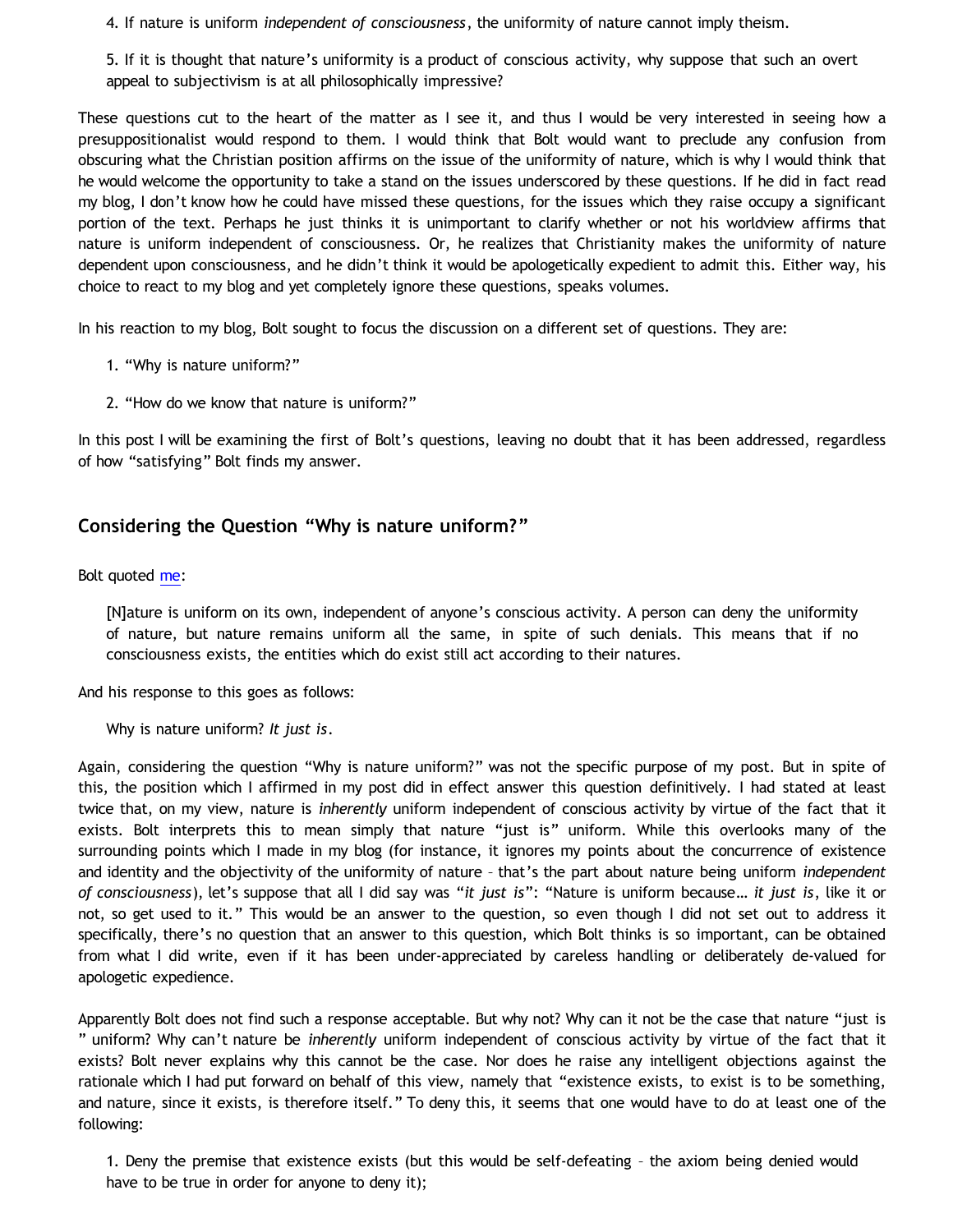2. Deny the premise that to exist is to be something (which amounts to a denial of the law of identity, which again is self-defeating – specifically *what* is being denied?);

3. Deny that nature exists (in which case one can only wonder why Bolt thinks his questions are so important); or

4. Acknowledge that nature exists but deny that the law of identity applies to nature (which too would be self-defeating, for it would be affirming the existence of something which is not something – a patent self-contradiction).

None of these options is very promising, to say the least.

Now if Bolt has any *good* reasons for supposing that nature is not or cannot be inherently uniform, he did not present them in his reaction to my post, and I for one would be curious to see them. But since I affirmed the position that nature is inherently uniform in my post, and he has published his reaction to it, I'd think that he would have taken the opportunity to educate me on the matter if in fact he knew any better. He did not. I am thus open to the possibility that he may in fact have no good reason against supposing that nature is inherently uniform. At any rate, my position thus far remains intact.

Bolt did follow up his own rendering of my position with this parenthetical statement:

(Stating that the contingent entities in question act according to their natures is another way of stating that nature is uniform but not an explanation for why it is uniform.)

First, Objectivism does not subscribe to the necessary-contingent dichotomy. In [my examination of the law of](http://bahnsenburner.blogspot.com/2010/03/causality-as-necessary-relationship.html) [causality](http://bahnsenburner.blogspot.com/2010/03/causality-as-necessary-relationship.html), I nowhere characterized the entities which exist as "contingent." Objectivism is well known, even among its more informed detractors, for its rejection of the analytic-synthetic dichotomy along with all its variants (see for instance Leonard Peikoff, "The Analytic-Synthetic Dichotomy" in Rand's *Introduction to Objectivist Epistemology*, pp. 88-121). By interpreting my position as affirming "contingent entities" Bolt indicates either that he is not very familiar with Objectivist epistemology, or that he has an unconscious habit of putting words into his opponents' mouth. I suspect it's a bit of both.

Second, if it is truly the case that stating that entities act according to their natures "is another way of stating that nature is uniform," then denying the view that entities act according to their natures also denies the uniformity of nature. If Bolt holds that nature is indeed uniform and believes that the view that entities act according to their nature is just another way of affirming the uniformity of nature, why did he enlist the likes of John Robbins to argue against the Objectivist conception of causality (see [here](http://bahnsenburner.blogspot.com/2010/03/john-robbins-and-foreclosure-of-his.html))?

Third, pointing out the fact that entities act according to their natures is not intended (nor did I offer it) specifically as "an explanation for *why* [nature] is uniform."

Fourth, I don't think the question "Why is nature uniform?" is entirely valid philosophically. In fact, this is not the question which I set out to answer in my post. This is because the question "Why is nature uniform?" strikes me as fallaciously complex. I think it is fallaciously complex because it requires thinkers who attempt to answer it on its own terms to accept hidden illicit premises which have no objective basis.

When the presuppositionalist asks the question, "Why is nature uniform?" is he asking what *causes* nature to be uniform? If so, then the question is indeed fallaciously complex, for it assumes that the uniformity of nature is the result of some prior cause and in so doing it invokes a natural law (the law of causality) prior to the uniformity of nature. But this is conceptually absurd for it blatantly commits the fallacy of the stolen concept: it makes use of a concept (namely causality) while ignoring the metaphysical context in which that concept can only make sense (i.e., a nature uniform with itself). Christians confirm this analysis whenever they name the actions by which their god supposedly causes nature to be what it is, such as when their god "creates" and "sustains" nature according to its will. By naming these actions ("creating" and "sustaining"), the Christian confesses that he assumes that these actions do in fact have identity – i.e., that the law of identity does after all apply to action as well as to the entities which perform them. The laws of identity and causality are natural laws: they are formal recognitions that whatever exists has a nature. Thus the question "Why is nature uniform?" - if it is asking us to identity what "causes" nature to be uniform - is bankrolled on a stolen concept just as the question "Why does existence exist?" does.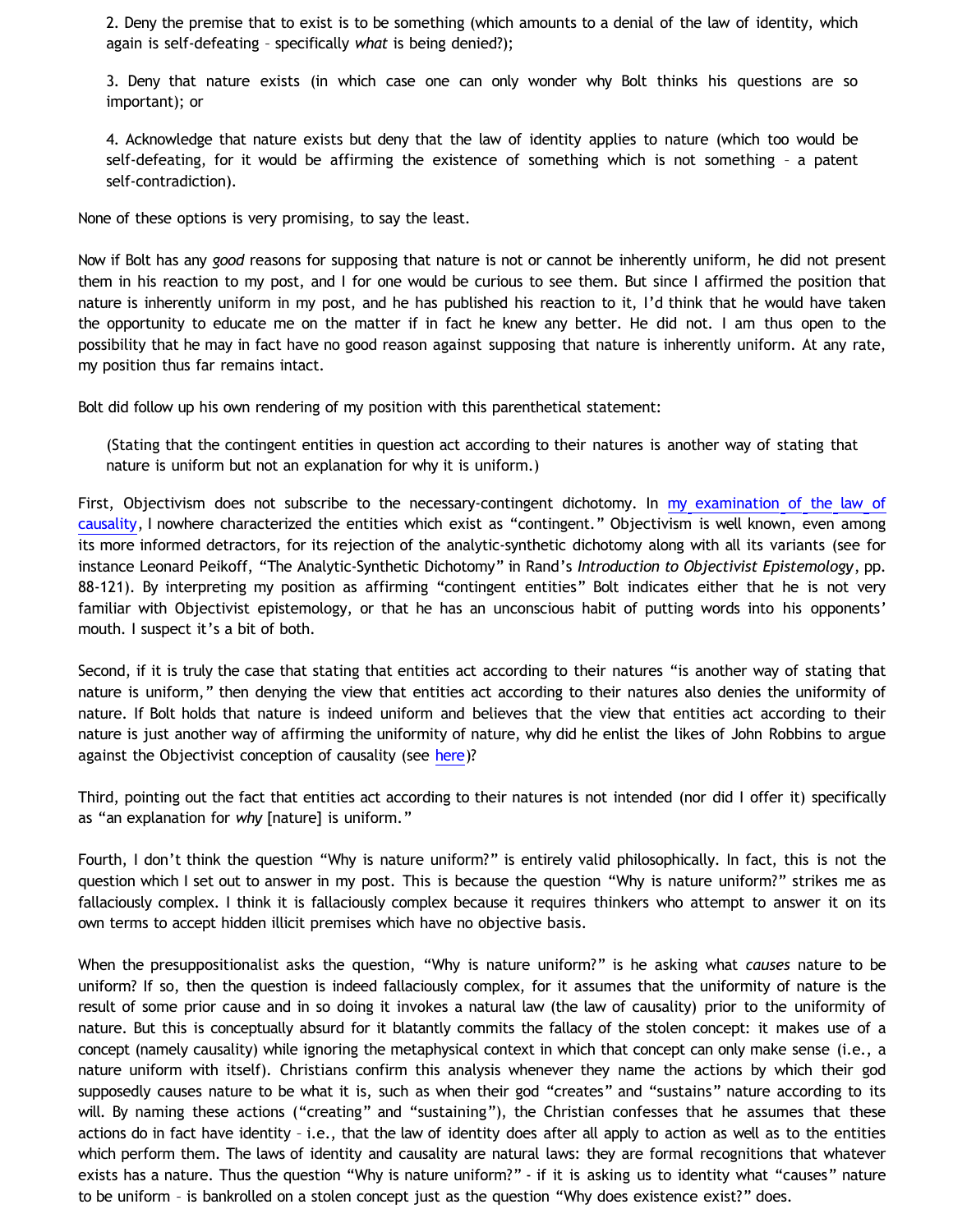Now it is important to note that Bolt nowhere attempts to validate the question "Why is nature uniform?" He just assumes that it is valid, perhaps never having paused to consider whether it is valid or not. Nor does he address the questions which I posed regarding the uniformity of nature, namely those having to do with whether or not nature is uniform independent of consciousness. For instance, in addition to those which I quoted above, I stated:

This is the central question to be considered before all others: is consciousness involved in "making" nature uniform, or is nature uniform *on its own*, regardless of what consciousness does?

Bolt does not address my questions because he knows that the Christian view characterizes the uniformity of nature as a result of prior conscious activity (thus tacitly employing a stolen concept). On such a view, this can only mean that nature is not inherently uniform, and that any uniformity which is said to obtain in nature can be turned on and off at will, depending on what the ruling consciousness wishes. I explained all this and the attendant problems which such a view entails, but Bolt ignores all of this completely in his reaction. Why?

There is another point that I would like to make, similar to the one which Jeffrey J. Lowder made in one of his debates. In his debate with Christian philosopher Dr. Phil Fernandes, Lowder, past president of [Internet Infidels. Inc.](http://www.infidels.org/infidels/), made the following statement:

I want to make one point about the big bang model and the beginning of the universe. I'm going to paraphrase [Dr. Phil Fernandes]. He says, "But naturalism or atheism mystifies the beginning of the universe. It says it's just a brute fact, it offers no explanation. Whereas theism explains it." Notice there's going to be brute facts no matter what you believe. In every metaphysical theory there's going to be brute facts. It is impossible for a theory to explain absolutely everything, even its own basic assumptions. Even theism has a brute fact, namely why God exists instead of absolutely nothing. But what about Naturalism's brute fact that the universe exists instead of just nothing? I guess I just don't see the problem here. [[The](http://www.infidels.org/infidels/products/video/lowder-fernandes.html) [Lowder-Fernandes Debate](http://www.infidels.org/infidels/products/video/lowder-fernandes.html) [– Naturalism vs. Theism: Where Does the Evidence Point?](http://www.infidels.org/infidels/products/video/lowder-fernandes.html) This debate took place September 26, 1999 at the University of North Carolina at Chapel Hill.]

The essence of Lowder's point here is that in any viable philosophical system (particularly if it is a form of foundationalism), there must be a starting point beyond which explanation is impossible (otherwise it ceases to serve as a starting point). We need to start somewhere.

Objectivism recognizes the fact that knowledge has a hierarchical structure to it. This hierarchical structure of knowledge should be apparent every time we develop new knowledge on the basis of already existing knowledge, such as when we integrate newly learned facts about someone with what we already know about him. For instance, just recently my boss, whom I've known for a while now, revealed to me that one of his uncles was involved in [the raid at](http://en.wikipedia.org/wiki/Raid_at_Los_Ba%C3%B1os) [Los Baños, Philippines](http://en.wikipedia.org/wiki/Raid_at_Los_Ba%C3%B1os). This new information has now been integrated with the rest of what I know about my boss. Also, concepts can be formed by integrating previously formed concepts, which is how we have higher abstractions (see for instance chapter three of Rand's *Introduction to Objectivist Epistemology*, "Abstraction from Abstractions," pp. 19-28). The formalization of any inference is likewise a means of making the hierarchical structure of a conclusion vis-à-vis its premises explicit. As Peikoff rightly explains:

Human knowledge is not like a village of squat bungalows, with every room huddling down against the earth's surface. Rather, it is like a city of towering skyscrapers, with the uppermost story of each building resting on the lower ones, and they on the still lower, until one reaches the foundation where the builder started. The foundation supports the whole structure by virtue of being in contact with solid ground. (*Objectivism: The Philosophy of Ayn Rand*, p. 130)

If you continue to reduce your knowledge to its fundamental bases, you will eventually come to what is irreducible, the bedrock on which it all stands. The Objectivist axioms identify the conceptually irreducible foundations of knowledge (see [here](http://www.katholon.com/RK2.htm)). That which is irreducibly primary cannot be "explained" in terms of anything prior, for there is *nothing* prior which can be referenced in explaining that which is irreducibly primary.

So, on my view, just as nature is uniform independent of consciousness (and is thus an *objective* fact about reality), and since nature is existence as it exists apart from conscious manipulation (cf. Rand's concept of the *man-made* in her essay "The Metaphysical Versus the Man-Made," in *Philosophy: Who Needs It*, pp. 23-34), if existence is irreducibly primary, there is nothing "prior" to nature to "explain" or "cause" its uniformity. Thus it is *inherently*